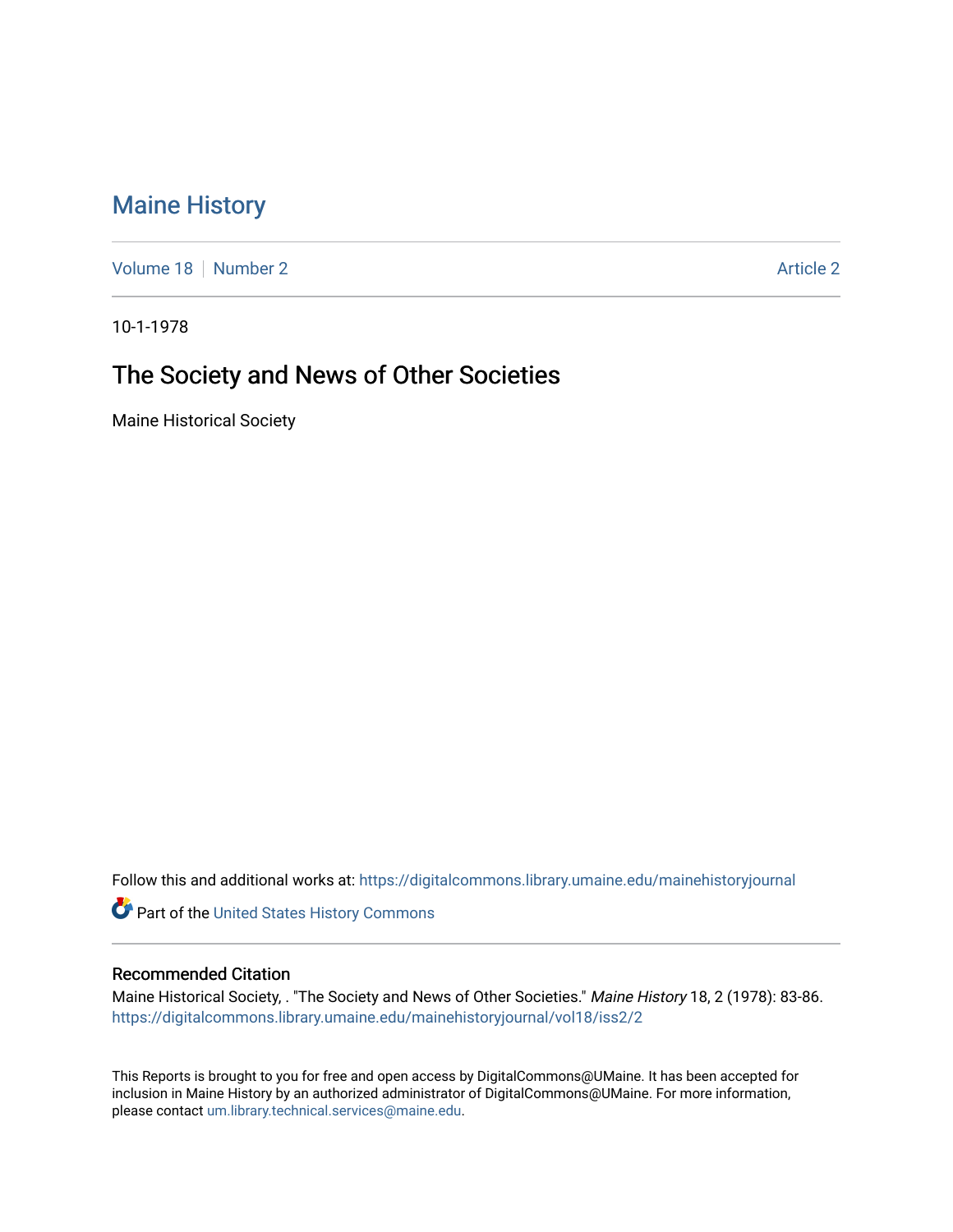### **THE SOCIETY**

Dr. Robert E. Moody, professor emeritus of history at Boston University, was guest of honor at a reception held in the Wadsworth-Longfellow House on Sunday afternoon, October twenty-second. Attended by over one hundred guests, the occasion was sponsored by the Society in recognition of the recent publication of Dr. Moody's latest contribution to Maine history, *The Letters of Thomas Gorges*, *Deputy Governor of the Province of Maine, 1640-1643.* This publication, sponsored by the Society, is the culmination of more than sixteen years of scholarly effort, and represents the most significant contribution to the documentary history of colonial Maine since the appearance of *The Trelawny Papers* nearly a century ago.

At its August meeting held at the China Baptist Church, the Maine Old Cemeteries Association presented the Society with the papers of Edwin S. Marble, a memorial stonecutter who plied his trade at Bath, West Bath, and Skowhegan.

The valuable genealogical data contained in these records, covering the period 1855-1916, has been transcribed by the members of MOCA onto approximately 30,000 catalog cards which are available for consultation at the Society. MOCA has also presented us with a handsome thirty-drawer catalog in which to house the collection.

The Maine Commission on the Arts and the Humanities has recently announced the approval of the Society's application for a \$500 conservation and preservation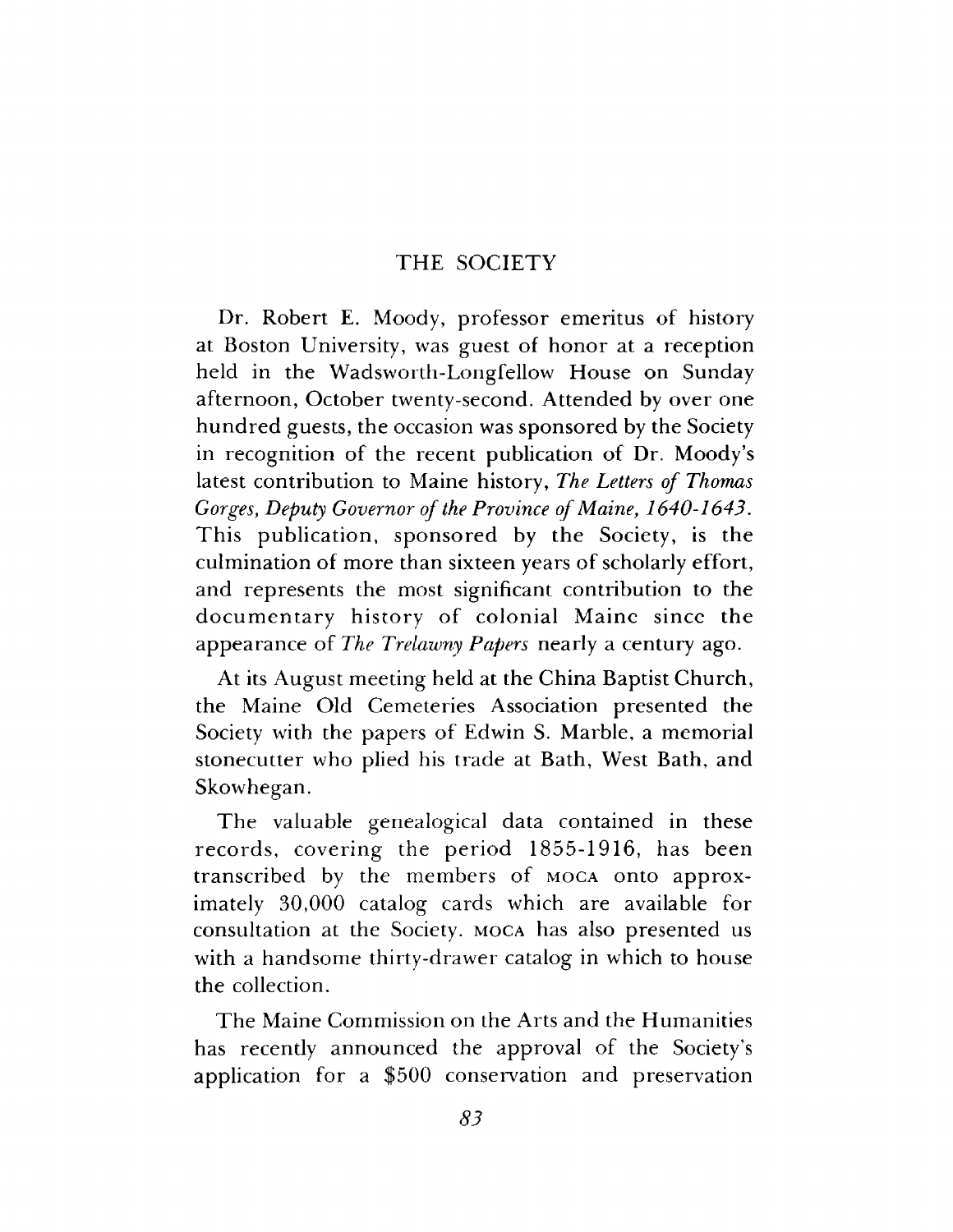matching grant to be used for bookbinding purposes. Since a recent survey of our imprint collection revealed that literally thousands of volumes are in dire need of rebinding, the grant announcement came as welcome news.

The Society extends its sincere appreciation to the Longfellow Garden Club for having kindly made extensive repairs to the masonry wall separating the Longfellow Garden from the adjacent commercial property. In view of our serious financial problems, we would have been hard-pressed to provide for this work from our own resources.

We also extend our thanks to Mr. Thomas Lange, assistant curator of rare books and bindings at the Pierpont Morgan Library in New York, for his generosity in having facilitated the restoration of a rare document bearing the signature of Button Gwinnett, a signer of the Declaration of Independence from Georgia.

On October 4, 1978, the Maine Chapter of the American Institute of Architects awarded an Honorary Membership to Earle G. Shettleworth, Jr., for his efforts in having "helped to create an aroused public awareness and appreciation of Maine's architectural resources." Mr. Shettleworth is president of the Maine Historical Society and director of the Maine Historic Preservation Commission.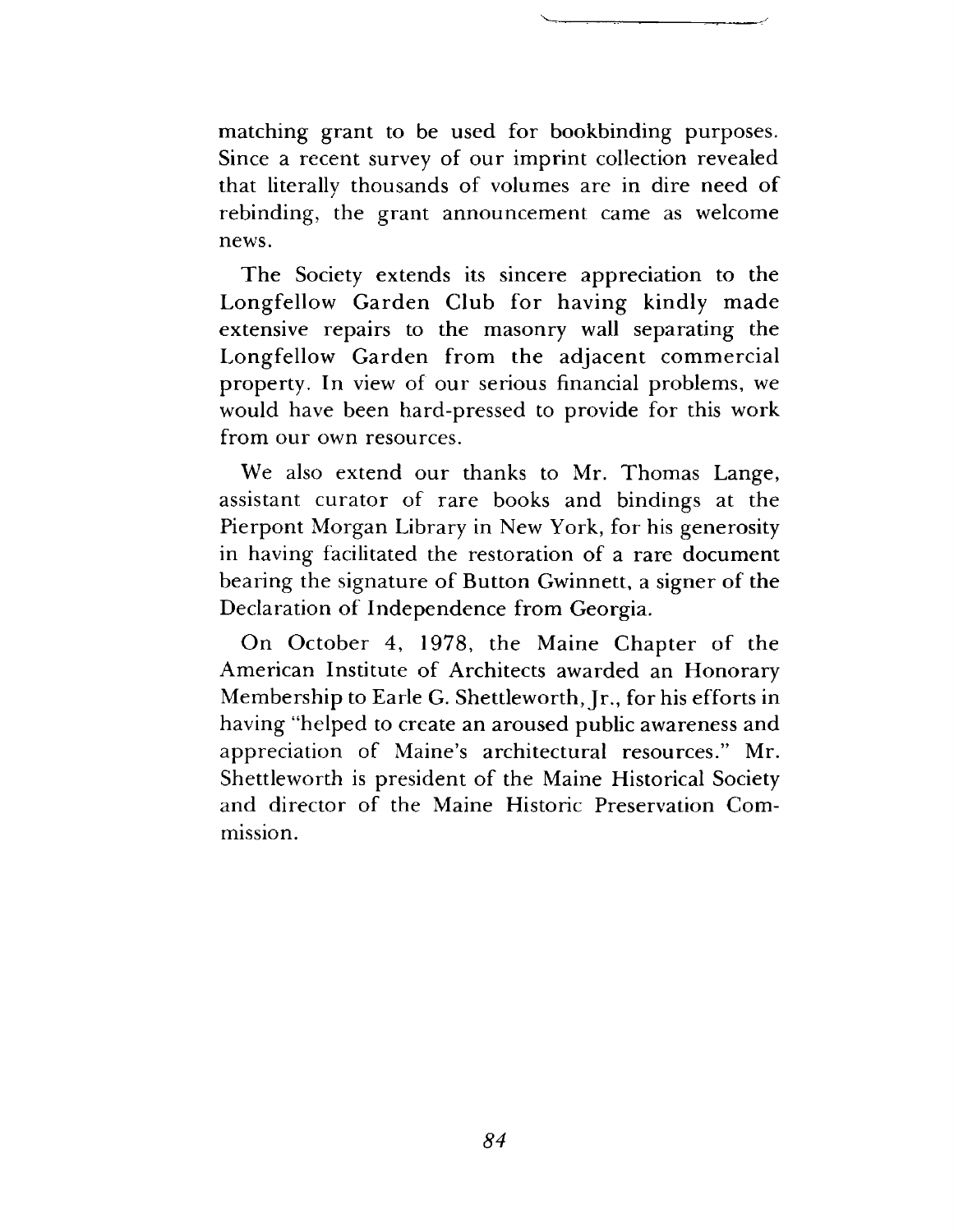#### *NEW MEMBERS*

*FROM M AINE Bangor:* Ms. Anne Bridges, Mrs. Douglas F. Cowan *Brunswick:* Mr. Willard F. Enteman *Cape Elizabeth:* Mrs. Janet M. Poole *Farmington:* Mr. Jay S. Hoar *Kennebunkport:* Mr. Jacques M. Downs *Nobleboro:* Mrs. Arnold R. Cross *Orono:* Mr. Robert H. Babcock, Mr. Victor A. Konrad *Oxford:* Mr. & Mrs. Albert D. Nutting *Portland:* Mrs. Barbara M. Dyer, Mr. Gary W. Libby, Mrs. Pamela P. Plumb, Mr. Bruce M. Tompkins*Raymond:* Mr. David A. Sargent *Scarborough:* Mr. Frank W. Foss *Westbrook:* Mrs. Maureen V. Lemire *Yarmouth:* Mr. William S. Carr.

*Other States CALIFORNIA Alameda:* Mr. Harold J. Wakefield *Fontana:* Mrs. Mildred Hilton Crawford *South Gate:* Ms. Ida L. Young *CONNECTICUT East Hartford:* Mrs. Muriel G. Nurmi *D ISTRICT OF COLUMBIA:* Ms. Karen L. Sampson *IDAHO Nampa:* Mrs. Charlotte A. Butterfield *ILLINOIS Beecher:* Mrs. Mary V. *Preussner MASSACHUSETTS Chelmsford:* Mrs. Martha K. McCollough *MICHIGAN Middleville:* Mr. Randy K. Schantz *MISSOURI Crestwood: Mr. Mark D. Waldemer NEW HAM PSH IRE Concord:* Mrs. Barbara C. Lawrence *Plainfield:* Mrs. Susan Perkins *NEW MEXICO Raton:* Mrs. O. W. Gregory *N E W YORK New York:* Ms. Susan Duling, Mr. Roger G. Whidden *OHIO Athens:* Mrs. Richard Paynter *TEXAS Houston:* Mrs. Gregg Ring *VIRGINIA Falls Church:* Ms. Frances Loikow *W ASHINGTON Seattle:* Mrs. William C. Stone.

*LIFE MEMBER*

Mr. Alaric Faulkner *Orono*, *Maine*